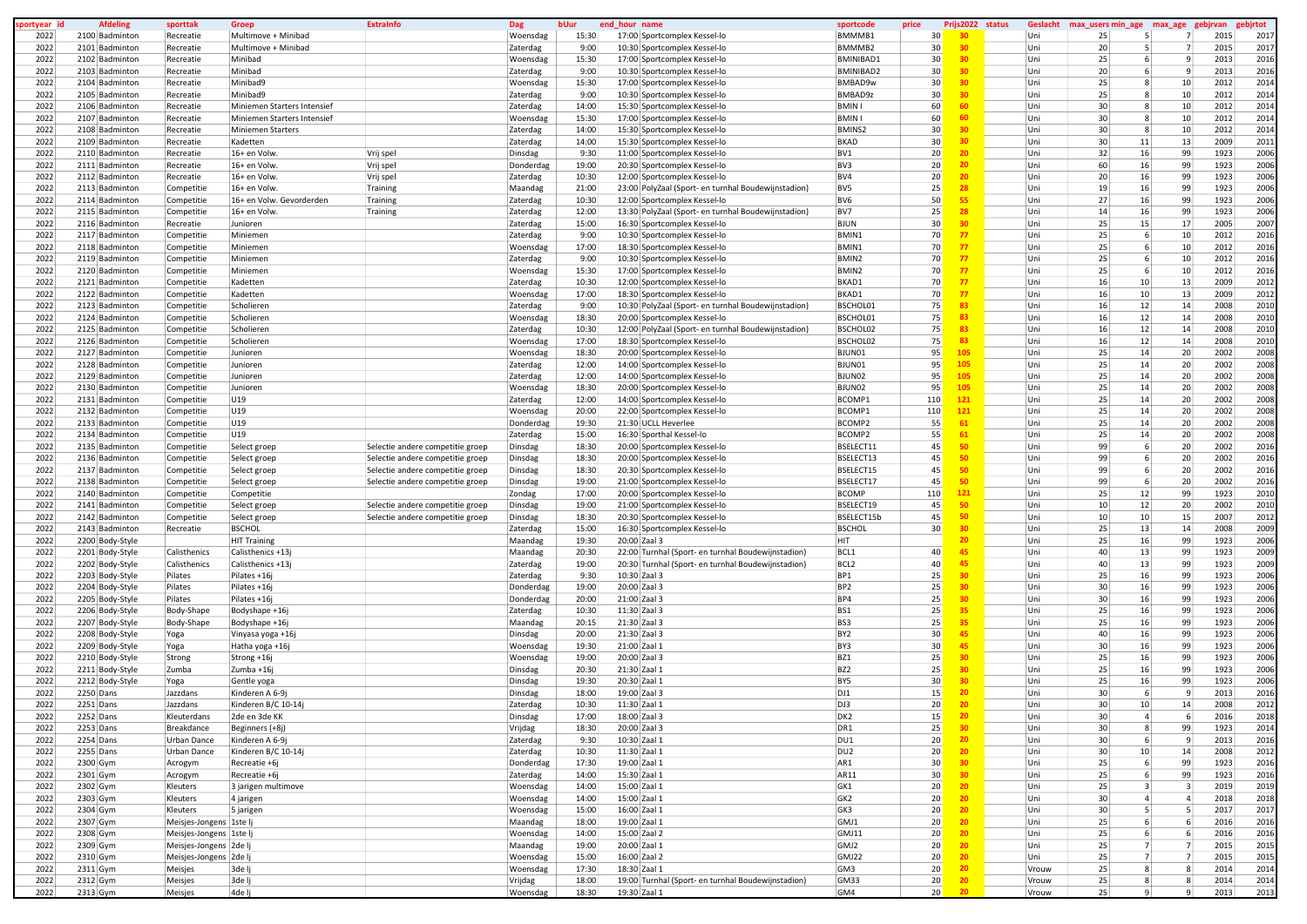| 2022 | 2314 Gym            | Meisjes                    | 4de l                                        | Vrijdag                                        | 19:00          | 20:00 Turnhal (Sport- en turnhal Boudewijnstadion   | <b>GM44</b>     | 20 <sub>2</sub> | -20 | Vrouw      | 25              | 9               | 9               | 2013         | 2013         |
|------|---------------------|----------------------------|----------------------------------------------|------------------------------------------------|----------------|-----------------------------------------------------|-----------------|-----------------|-----|------------|-----------------|-----------------|-----------------|--------------|--------------|
| 2022 | 2315 Gym            | Meisjes                    | 5de l                                        | Maandag                                        | 18:00          | 19:00 Zaal 2                                        | GM5             | 20              | 20  | Vrouw      | 25              | 10              | 10 <sup>1</sup> | 2012         | 2012         |
| 2022 | 2316 Gym            | Meisjes                    | 5de li                                       |                                                | 18:00          | 19:00 Turnhal (Sport- en turnhal Boudewijnstadion)  | <b>GM55</b>     | 20              | 20  |            | 25              | $10\,$          | 10 <sup>1</sup> | 2012         | 2012         |
|      |                     |                            |                                              | Donderdag                                      |                |                                                     |                 |                 |     | Vrouw      |                 |                 |                 |              |              |
| 2022 | 2317 Gym            | Meisjes                    | 6de lj                                       | Maandag                                        | 19:00          | 20:00 Zaal 2                                        | GM6             | 20              | 20  | Vrouw      | 25              | 11              | 12              | 2010         | 2011         |
| 2022 | 2318 Gym            | Meisjes                    | 6de li                                       | Donderdag                                      | 19:00          | 20:00 Turnhal (Sport- en turnhal Boudewijnstadion)  | GM66            | 20              | 20  | Vrouw      | 25              | 11              | 12              | 2010         | 2011         |
| 2022 | 2319 Gym            | Meisjes                    | $12 - 13j$                                   | Maandag                                        | 20:00          | 21:00 Turnhal (Sport- en turnhal Boudewijnstadion)  | GM7             | 20              |     | Vrouw      | 30              | 12              | 13              | 2009         | 2010         |
| 2022 | 2320 Gym            | Meisjes                    | $12 - 13j$                                   | Woensdag                                       | 20:00          | 21:00 Turnhal (Sport- en turnhal Boudewijnstadion)  | <b>GM77</b>     | 20              |     | Vrouw      | 30              | 12              | 13              | 2009         | 2010         |
| 2022 | 2321 Gym            | Jongens                    | 3de-4de l                                    | Dinsdag                                        | 18:30          | 19:30 Zaal 2                                        | GJ3             | 20              |     | Man        | 15              | 8               | 9               | 2013         | 2014         |
|      |                     |                            |                                              |                                                |                |                                                     |                 |                 |     |            |                 | 8               | 9               |              |              |
| 2022 | 2322 Gym            | Jongens                    | 3de-4de l                                    | Vrijdag                                        | 18:30          | 19:30 Turnhal (Sport- en turnhal Boudewijnstadion)  | GJ33            | 20              |     | Man        | 15              |                 |                 | 2013         | 2014         |
| 2022 | 2323 Gym            | Jongens                    | 5de-6de lj + 12-13j                          | Dinsdag                                        | 19:30          | 20:30 Zaal 2                                        | GJ4             | 20              |     | Man        | 15              | $10\,$          | 13              | 2009         | 2012         |
| 2022 | 2324 Gym            | Jongens                    | 5de-6de lj + 12-13j                          | Vrijdag                                        | 19:30          | 20:30 Turnhal (Sport- en turnhal Boudewijnstadion)  | GJ44            | 20              |     | Man        | 15              | 10              | 13              | 2009         | 2012         |
| 2022 | 2325 Gym            | Jeugd                      | 14-18 jaar                                   | Woensdag                                       | 20:30          | 22:00 Turnhal (Sport- en turnhal Boudewijnstadion)  | GMJ8            | 30              | 30  | Uni        | 25              | 14              | 18              | 2004         | 2008         |
| 2022 | 2326 Gym            | Volwassenen                | +18 jaar                                     | Vrijdag                                        | 20:30          | 22:00 Turnhal (Sport- en turnhal Boudewijnstadion)  | GT1             | 30              | 30  | Uni        | 25              | 18              | 99              | 1923         | 2004         |
| 2022 |                     |                            |                                              |                                                |                | 21:30 Zaal 1                                        | GG <sub>2</sub> | 20              | 20  | Man        | 25              | 18              | 99              | 1923         | 2004         |
|      | 2328 Gym            | Heren                      | Fitgym Heren                                 | Maandag                                        | 20:30          |                                                     |                 |                 |     |            |                 |                 |                 |              |              |
| 2022 | 2329 Gym            |                            | Dames en Heren Bodytraining (Dames en Heren) | Woensdag                                       | 10:30          | 11:30 PolyZaal (Sport- en turnhal Boudewijnstadion) | GG <sub>3</sub> | 20              |     | Uni        | 35              | 18              | 99              | 1923         | 2004         |
| 2022 | 2330 Gym            | Showteam                   | Jeugd                                        | Donderdag                                      | 19:30          | 21:00 Turnhal (Sport- en turnhal Boudewijnstadion)  | GD1             | 60              |     | Uni        | 30              | $10\,$          | 18              | 2004         | 2012         |
| 2022 | 2331 Gym            | Showteam                   | Jeugd                                        | Vrijdag                                        | 18:30          | 20:00 Zaal 1                                        | GD1             | 60              |     | Uni        | 30              | 10 <sup>1</sup> | 18              | 2004         | 2012         |
| 2022 | 2332 Gym            | Trampoline-Tuml 1ste-2de   |                                              | Donderdag                                      | 17:30          | 18:30 Turnhal (Sport- en turnhal Boudewijnstadion)  | TT <sub>1</sub> | 20              | 20  | Uni        | 25              | 6               | 7               | 2015         | 2016         |
| 2022 | 2333 Gym            | Trampoline-Airtr. 3de-4de  |                                              | Donderdag                                      | 18:30          | 19:30 PolyZaal (Sport- en turnhal Boudewijnstadion) | TT <sub>2</sub> | 20              |     | Uni        | 25              | 8               | 9               | 2013         | 2014         |
|      |                     |                            |                                              |                                                |                |                                                     |                 |                 |     |            |                 |                 |                 |              |              |
| 2022 | 2334 Gym            | Trampoline-Airtra 5de-6de  |                                              | Donderdag                                      | 19:30          | 20:30 PolyZaal (Sport- en turnhal Boudewijnstadion) | TT3             | 20              | 20  | Uni        | 25              | $10\,$          | 12              | 2010         | 2012         |
| 2022 | 2335 Gym            | Trampoline-Airtra +12 jaar |                                              | Maandag                                        | 20:30          | 22:00 Turnhal (Sport- en turnhal Boudewijnstadion)  | TT5             | 30              | 30  | Uni        | 25              | 12              | 25              | 1997         | 2010         |
| 2022 | 2336 Gym            | Competitie                 | Toestel Turnen Meisjes Groep 1               | Maandag                                        | 18:00          | 21:00 Turnhal (Sport- en turnhal Boudewijnstadion)  | GA <sub>1</sub> | 460             | 506 | Vrouw      | 99              | 5               | 99              | 1923         | 2017         |
| 2022 | 2337 Gym            | Competitie                 | Toestel Turnen Meisjes Groep 1               | Woensdag                                       | 17:30          | 20:30 Turnhal (Sport- en turnhal Boudewijnstadion)  | GA <sub>1</sub> | 460             | 506 | Vrouw      | 99              | 5               | 99              | 1923         | 2017         |
| 2022 | 2338 Gym            | Competitie                 | Toestel Turnen Meisjes Groep 1               | Vrijdag                                        | 18:30          | 21:00 Turnhal (Sport- en turnhal Boudewijnstadion)  | GA <sub>1</sub> | 460             | 506 | Vrouw      | 99              | 5               | 99              | 1923         | 2017         |
| 2022 | 2339 Gym            | Competitie                 | Toestel Turnen Meisjes Groep 1               | Zaterdag                                       | 14:00          | 17:00 Turnhal (Sport- en turnhal Boudewijnstadion)  | GA <sub>1</sub> | 460             | 506 | Vrouw      | 99              | 5               | 99              | 1923         | 2017         |
|      |                     |                            |                                              |                                                |                |                                                     |                 |                 |     |            |                 |                 |                 |              |              |
| 2022 | 2340 Gym            | Competitie                 | Toestel Turnen Meisjes Groep 1               | Zondag                                         | 9:30           | 12:30 Turnhal (Sport- en turnhal Boudewijnstadion)  | GA <sub>1</sub> | 460             | 506 | Vrouw      | 99              | 5               | 99              | 1923         | 2017         |
| 2022 | 2341 Gym            | Competitie                 | Toestel Turnen Meisjes Groep 2               | Zondag                                         | 9:30           | 12:30 Turnhal (Sport- en turnhal Boudewijnstadion)  | GA <sub>2</sub> | 360             | 396 | Vrouw      | 99              | 5               | 99              | 1923         | 2017         |
| 2022 | 2342 Gym            | Competitie                 | Toestel Turnen Meisjes Groep 2               | Maandag                                        | 18:00          | 21:00 Turnhal (Sport- en turnhal Boudewijnstadion)  | GA <sub>2</sub> | 360             | 396 | Vrouw      | 99              | 5               | 99              | 1923         | 2017         |
| 2022 | 2343 Gym            | Competitie                 | Toestel Turnen Meisjes Groep 2               | Woensdag                                       | 17:30          | 20:30 Turnhal (Sport- en turnhal Boudewijnstadion)  | GA <sub>2</sub> | 360             | 396 | Vrouw      | 99              | 5               | 99              | 1923         | 2017         |
| 2022 | 2344 Gym            | Competitie                 | Toestel Turnen Meisjes Groep 2               | Vrijdag                                        | 18:30          | 21:00 Turnhal (Sport- en turnhal Boudewijnstadion)  | GA <sub>2</sub> | 360             | 396 | Vrouw      | 99              | 5               | 99              | 1923         | 2017         |
| 2022 | 2345 Gym            |                            |                                              | Maandag                                        | 17:30          | 20:30 Turnhal (Sport- en turnhal Boudewijnstadion)  | GA3             | 345             | 380 | Vrouw      | 99              | 5               | 99              | 1923         | 2017         |
|      |                     | Competitie                 | Toestel Turnen Meisjes Groep 3               |                                                |                |                                                     |                 |                 |     |            |                 |                 |                 |              |              |
| 2022 | 2346 Gym            | Competitie                 | Toestel Turnen Meisjes Groep 3               | Woensdag                                       | 17:30          | 20:30 Turnhal (Sport- en turnhal Boudewijnstadion)  | GA3             | 345             | 380 | Vrouw      | 99              | 5               | 99              | 1923         | 2017         |
| 2022 | 2347 Gym            | Competitie                 | Toestel Turnen Meisjes Groep 3               | Zaterdag                                       | 14:00          | 17:00 Turnhal (Sport- en turnhal Boudewijnstadion)  | GA3             | 345             | 380 | Vrouw      | 99              | 5               | 99              | 1923         | 2017         |
| 2022 | 2348 Gym            | Competitie                 | Toestel Turnen Meisjes Groep 3               | Zondag                                         | 9:30           | 12:30 Turnhal (Sport- en turnhal Boudewijnstadion)  | GA3             | 345             | 380 | Vrouw      | 99              | 5               | 99              | 1923         | 2017         |
| 2022 | 2349 Gym            | Competitie                 | Toestel Turnen Meisjes Groep 4               | Woensdag                                       | 17:30          | 19:30 Turnhal (Sport- en turnhal Boudewijnstadion)  | GA4             | 198             | 218 | Vrouw      | 99              | $\overline{4}$  | 99              | 1923         | 2018         |
| 2022 | 2350 Gym            | Competitie                 | Toestel Turnen Meisjes Groep 4               | Zaterdag                                       | 14:00          | 16:30 Turnhal (Sport- en turnhal Boudewijnstadion)  | GA4             | 198             | 218 | Vrouw      | 99              | $\overline{4}$  | 99              | 1923         | 2018         |
|      |                     |                            |                                              |                                                |                |                                                     |                 |                 |     |            |                 |                 |                 |              |              |
| 2022 | 2351 Gym            | Competitie                 | Toestel Turnen Meisjes Groep 4               | Maandag                                        | 17:30          | 19:30 Turnhal (Sport- en turnhal Boudewijnstadion)  | GA4             | 198             | 218 | Vrouw      | 99              | $\overline{4}$  | 99              | 1923         | 2018         |
| 2022 | 2352 Gym            | Competitie                 | Acrogym Groep 1                              | Dinsdag                                        | 18:30          | 20:30 Sporthal V.T.I.                               | AC1             | 260             | 286 | Uni        | 99              | 5               | 99              | 1923         | 2017         |
| 2022 | 2353 Gym            | Competitie                 | Acrogym Groep 1                              | Woensdag                                       | 18:30          | 20:30 Sporthal V.T.I.                               | AC1             | 260             | 286 | Uni        | 99              | 5               | 99              | 1923         | 2017         |
| 2022 | 2354 Gym            | Competitie                 | Acrogym Groep 1                              | Donderdag                                      | 18:30          | 20:30 Turnhal (Sport- en turnhal Boudewijnstadion)  | AC1             | 260             | 286 | Uni        | 99              | 5               | 99              | 1923         | 2017         |
| 2022 | 2355 Gym            | Competitie                 | Acrogym Groep 1                              | Zaterdag                                       | 14:30          | 18:00 Turnhal (Sport- en turnhal Boudewijnstadion)  | AC1             | 260             | 286 | Uni        | 99              | 5               | 99              | 1923         | 2017         |
| 2022 |                     |                            |                                              |                                                | 9:30           | 12:30 Turnhal (Sport- en turnhal Boudewijnstadion)  | AC1             | 260             |     |            | 99              | 5               | 99              | 1923         | 2017         |
|      | 2356 Gym            | Competitie                 | Acrogym Groep 1                              | Zondag                                         |                |                                                     |                 |                 |     | Uni        |                 |                 |                 |              |              |
| 2022 | 2357 Gym            | Competitie                 | Acrogym Groep 2                              | Zaterdag                                       | 16:00          | 18:00 Turnhal (Sport- en turnhal Boudewijnstadion)  | AP1             | 125             | 138 | Uni        | 99              | 5               | 99              | 1923         | 2017         |
| 2022 | 2358 Gym            | Competitie                 | Acrogym Groep 2                              | Maandag                                        | 18:00          | 19:30 Zaal 1                                        | AP <sub>1</sub> | 125             | 138 | Uni        | 99              | 5               | 99              | 1923         | 2017         |
| 2022 | 2359 Gym            | Competitie                 | Acrogym Groep 2                              | Woensdag                                       | 18:30          | 20:00 Sporthal V.T.I                                | AP <sub>1</sub> | 125             | 138 | Uni        | 99              | 5               | 99              | 1923         | 201          |
| 2022 | 2360 Gym            | Competitie                 | Trampoline Groep 1                           | Woensdag                                       | 14:00          | 16:00 PolyZaal (Sport- en turnhal Boudewijnstadion) | TA <sub>1</sub> | 250             | 275 | Uni        | 99              | 5               | 99              | 1923         | 2017         |
|      |                     |                            |                                              |                                                |                |                                                     |                 |                 |     |            |                 |                 |                 |              |              |
|      |                     |                            |                                              | afwisselend za of zo training                  |                |                                                     |                 |                 | 275 |            |                 |                 |                 |              |              |
| 2022 | 2361 Gym            | Competitie                 | Trampoline Groep 1                           | ifhankelijk van kalender tafeltenn<br>Zaterdag | 14:00          | 16:00 PolyZaal (Sport- en turnhal Boudewijnstadion) | TA <sub>1</sub> | 250             |     | Uni        | 99              |                 | 99              | 1923         | 2017         |
| 2022 | 2362 Gym            | Competitie                 | Trampoline Groep 1                           | Zondag                                         | 9:00           | 12:00 Turnhal (Sport- en turnhal Boudewijnstadion)  | TA <sub>1</sub> | 250             | 275 | Uni        | 99              | 5               | 99              | 1923         | 2017         |
| 2022 | 2363 Gym            | Competitie                 | Trampoline Groep 1                           | Maandag                                        | 18:30          | 21:00 PolyZaal (Sport- en turnhal Boudewijnstadion) | TA <sub>1</sub> | 250             | 275 | Uni        | 99              | 5               | 99              | 1923         | 2017         |
| 2022 | 2364 Gym            | Competitie                 | Toestel Turnen Jongens Groep 1               | Maandag                                        | 18:00          | 20:30 Turnhal (Sport- en turnhal Boudewijnstadion)  | GA5             | 460             | 506 | Man        | 99              | 5               | 99              | 1923         | 2017         |
| 2022 | 2365 Gym            | Competitie                 | Toestel Turnen Jongens Groep 1               | Woensdag                                       | 17:30          | 20:30 Turnhal (Sport- en turnhal Boudewijnstadion)  | GA5             | 460             | 506 | Man        | 99              | 5               | 99              | 1923         | 2017         |
| 2022 | 2366 Gym            | Competitie                 | Toestel Turnen Jongens Groep 1               | Vrijdag                                        | 17:30          | 20:30 Turnhal (Sport- en turnhal Boudewijnstadion)  | GA5             | 460             | 506 | Man        | 99              | 5               | 99              | 1923         | 2017         |
|      |                     |                            |                                              |                                                | 13:00          | 16:00 Turnhal (Sport- en turnhal Boudewijnstadion)  | GA5             | 460             | 506 | Man        | 99              | 5               | 99              | 1923         |              |
| 2022 | 2367 Gym            | Competitie                 | Toestel Turnen Jongens Groep 1               | Zaterdag                                       |                |                                                     |                 |                 |     |            |                 |                 |                 |              | 2017         |
| 2022 | 2368 Gym            | Competitie                 | Toestel Turnen Jongens Groep 1               | Zondag                                         | 9:00           | 11:00 Turnhal (Sport- en turnhal Boudewijnstadion)  | GA5             | 460             | 506 | Man        | 99              | 5               | 99              | 1923         | 2017         |
| 2022 | 2369 Gym            | Competitie                 | Toestel Turnen Jongens Groep 2               | Maandag                                        | 18:00          | 20:30 Turnhal (Sport- en turnhal Boudewijnstadion)  | GA6             | 360             | 396 | Man        | 99              | 5               | 99              | 1923         | 2017         |
| 2022 | 2370 Gym            | Competitie                 | Toestel Turnen Jongens Groep 2               | Woensdag                                       | 17:30          | 20:30 Turnhal (Sport- en turnhal Boudewijnstadion)  | GA6             | 360             | 396 | Man        | 99              | 5               | 99              | 1923         | 2017         |
| 2022 | 2371 Gym            | Competitie                 | Toestel Turnen Jongens Groep 2               | Vrijdag                                        | 17:30          | 20:30 Turnhal (Sport- en turnhal Boudewijnstadion)  | GA6             | 360             |     | Man        | 99              | 5               | 99              | 1923         | 2017         |
| 2022 | 2372 Gym            | Competitie                 | Toestel Turnen Jongens Groep 2               | Zaterdag                                       | 13:00          | 16:00 Turnhal (Sport- en turnhal Boudewijnstadion)  | GA6             | 360             |     | Man        | 99              |                 | 99              | 1923         | 2017         |
| 2022 | 2373 Gym            | Competitie                 | Toestel Turnen Jongens Groep 2               | Zondag                                         | 9:00           | 11:00 Turnhal (Sport- en turnhal Boudewijnstadion)  | GA6             | 360             | 396 | Man        | 99              | 5               | 99              | 1923         | 2017         |
| 2022 |                     |                            | Toestel Turnen Jongens Groep 3               |                                                | 17:30          |                                                     | GA7             | 345             |     | Man        | 99              | 5               | 99              | 1923         |              |
|      | 2374 Gym            | Competitie                 |                                              | Vrijdag                                        |                | 20:30 Turnhal (Sport- en turnhal Boudewijnstadion)  |                 |                 | 380 |            |                 |                 |                 |              | 2017         |
| 2022 | 2375 Gym            | Competitie                 | Toestel Turnen Jongens Groep 3               | Zaterdag                                       | 13:00          | 16:00 Turnhal (Sport- en turnhal Boudewijnstadion)  | GA7             | 345             | 380 | Man        | 99              | 5               | 99              | 1923         | 2017         |
| 2022 | 2376 Gym            | Competitie                 | Toestel Turnen Jongens Groep 3               | Zondag                                         | 9:00           | 11:00 Turnhal (Sport- en turnhal Boudewijnstadion)  | GA7             | 345             | 380 | Man        | 99              | 5               | 99              | 1923         | 2017         |
| 2022 | 2377 Gym            | Competitie                 | Toestel Turnen Jongens Groep 3               | Maandag                                        | 18:00          | 20:30 Turnhal (Sport- en turnhal Boudewijnstadion)  | GA7             | 345             | 380 | Man        | 99              | 5               | 99              | 1923         | 2017         |
| 2022 | 2378 Gym            | Competitie                 | Toestel Turnen Jongens Groep 3               | Woensdag                                       | 17:30          | 20:30 Turnhal (Sport- en turnhal Boudewijnstadion)  | GA7             | 345             | 380 | Man        | 99              | 5               | 99              | 1923         | 2017         |
| 2022 | 2400 Nordic-Walking | Nordic Walking             | Gevorderden                                  | Dinsdag                                        | 19:30          | 21:00 Turnhal (Sport- en turnhal Boudewijnstadion)  | NW1             |                 |     | Uni        | 90              | 16              | 99              | 1923         | 2006         |
|      | 2401 Nordic-Walking |                            |                                              |                                                |                |                                                     |                 | 8               |     |            |                 |                 |                 |              |              |
| 2022 |                     | Nordic Walking             | Gevorderden                                  | Zaterdag                                       | 9:30           | 11:00 Turnhal (Sport- en turnhal Boudewijnstadion)  | NW1             |                 |     | Uni        | 90              | 16              | 99              | 1923         | 2006         |
| 2022 | 2500 Tafeltennis    | Recreatie                  | Jeugd-initiatie                              | Woensdag                                       | 16:00          | 18:00 PolyZaal (Sport- en turnhal Boudewijnstadion) | PR1             | 30              | 30  | Uni        | 24              | 6               | 18              | 2004         | 2016         |
| 2022 | 2501 Tafeltennis    | Recreatie                  | Alle leeftijden-recrea /1                    | Woensdag                                       | 20:00          | 22:00 PolyZaal (Sport- en turnhal Boudewijnstadion) | PR3             | 15              | 15  | Uni        | 30 <sup>°</sup> | 8               | 99              | 1923         | 2014         |
| 2022 | 2502 Tafeltennis    | Recreatie                  | Alle leeftijden-recrea/2                     | Vrijdag                                        | 18:30          | 20:30 PolyZaal (Sport- en turnhal Boudewijnstadion) | PR4             | 15              | 15  | Uni        | 30 <sup>°</sup> | 8               | 99              | 1923         | 2014         |
| 2022 | 2503 Tafeltennis    | Competitie                 | Training                                     | Woensdag                                       | 16:00          | 18:00 PolyZaal (Sport- en turnhal Boudewijnstadion) | PC1             | 80              | 80  | Uni        | 50              | 8               | 99              | 1923         | 2014         |
| 2022 | 2504 Tafeltennis    | Competitie                 | Training                                     | Woensdag                                       | 18:00          | 20:00 PolyZaal (Sport- en turnhal Boudewijnstadion) | PC1             | 80              | 80  | Uni        | 50              | 8               | 99              | 1923         | 2014         |
|      |                     |                            |                                              |                                                |                |                                                     |                 |                 |     |            |                 | 8               |                 |              |              |
| 2022 | 2505 Tafeltennis    | Competitie<br>Competitie   | Training<br>Training                         | Maandag<br>Woensdag                            | 19:00<br>20:00 | 21:00 PolyZaal (Sport- en turnhal Boudewijnstadion) | PC1<br>PC1      | 80              | 80  | Uni<br>Uni | 50<br>50        | 8               | 99<br>99        | 1923<br>1923 | 2014<br>2014 |
| 2022 | 2506 Tafeltennis    |                            |                                              |                                                |                | 22:00 PolyZaal (Sport- en turnhal Boudewijnstadion) |                 | 80              |     |            |                 |                 |                 |              |              |